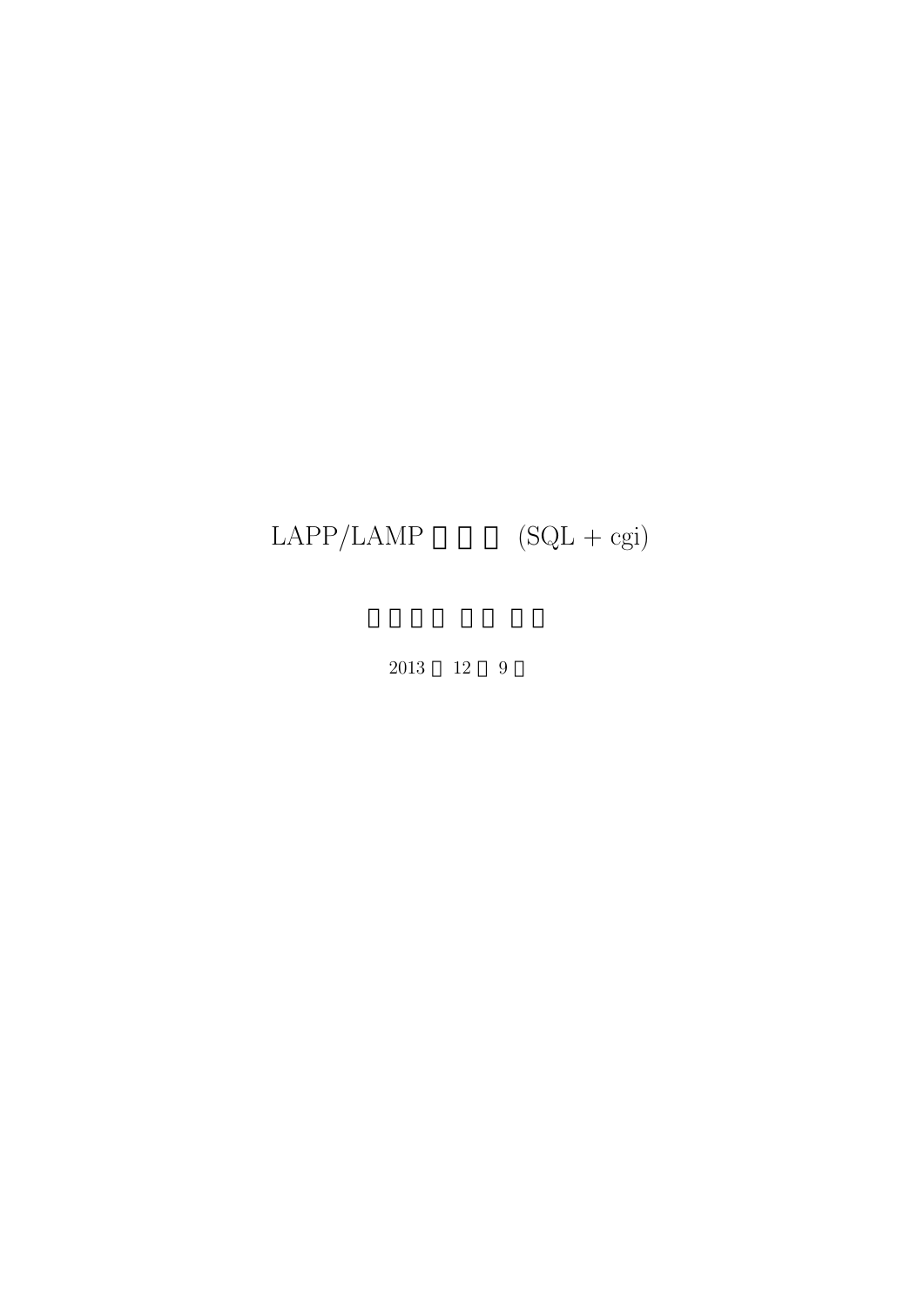|    | ОA                                                     |        |                                         | E-Learning |       |  |  |  |
|----|--------------------------------------------------------|--------|-----------------------------------------|------------|-------|--|--|--|
|    | Web                                                    |        |                                         |            |       |  |  |  |
|    |                                                        |        | LAMP (Linux + Apache + $MySQL$ + PHP or |            |       |  |  |  |
|    | Perl) LAPP (Linux + Apache + PostgreSQL + PHP or Perl) |        |                                         |            |       |  |  |  |
|    |                                                        |        |                                         |            | Linux |  |  |  |
| OS | Web                                                    | Apache | MvSQL                                   | PostgreSQL |       |  |  |  |
|    |                                                        |        | Web cgi-bin                             | <b>PHP</b> | Perl  |  |  |  |
|    |                                                        |        | $FreeBSD + Apache + PostgreSQL + Perl$  |            |       |  |  |  |

 $\begin{minipage}[c]{0.75\textwidth} \centering \begin{tabular}[c]{@{}l@{}} \textbf{balance} & \textbf{Linux} \end{tabular} \end{tabular} \end{minipage}$ 

起草: 2003 2 4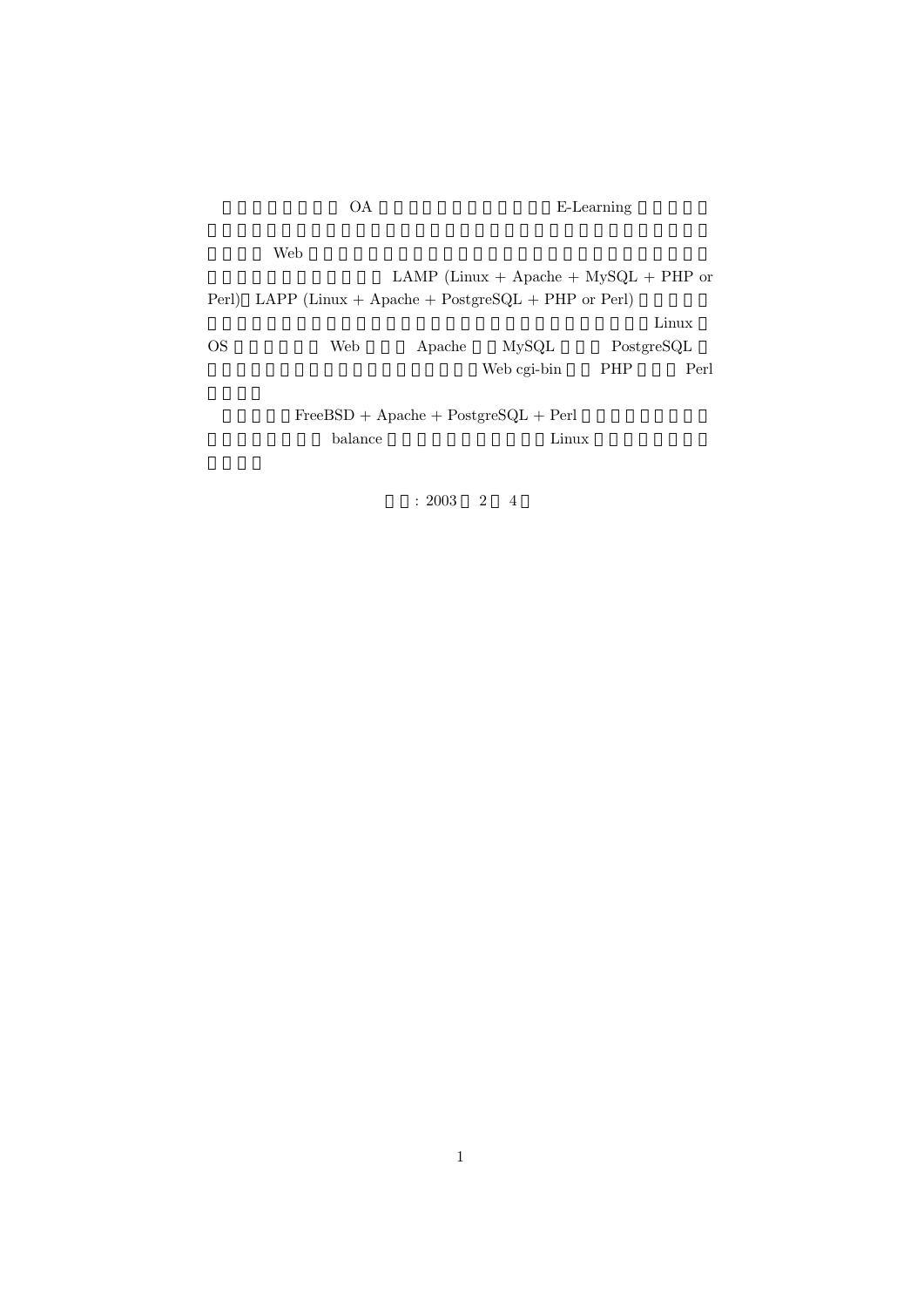|         | $0.1$ PostgreSQL                                               |                                                                                                                                                                                                                                                                                                                     |  |  |  |  |  |  |  |  |  |  |                   |
|---------|----------------------------------------------------------------|---------------------------------------------------------------------------------------------------------------------------------------------------------------------------------------------------------------------------------------------------------------------------------------------------------------------|--|--|--|--|--|--|--|--|--|--|-------------------|
|         | $0.2$ PostgreSQL                                               |                                                                                                                                                                                                                                                                                                                     |  |  |  |  |  |  |  |  |  |  |                   |
|         | $0.3$ ODBC                                                     |                                                                                                                                                                                                                                                                                                                     |  |  |  |  |  |  |  |  |  |  |                   |
|         | 0.4 Perl cgi-bin $\ldots \ldots \ldots \ldots \ldots \ldots$ 6 |                                                                                                                                                                                                                                                                                                                     |  |  |  |  |  |  |  |  |  |  |                   |
| $0.5\,$ |                                                                |                                                                                                                                                                                                                                                                                                                     |  |  |  |  |  |  |  |  |  |  |                   |
|         |                                                                |                                                                                                                                                                                                                                                                                                                     |  |  |  |  |  |  |  |  |  |  |                   |
| $0.6\,$ |                                                                | $\frac{1}{2}$ $\frac{1}{2}$ $\frac{1}{2}$ $\frac{1}{2}$ $\frac{1}{2}$ $\frac{1}{2}$ $\frac{1}{2}$ $\frac{1}{2}$ $\frac{1}{2}$ $\frac{1}{2}$ $\frac{1}{2}$ $\frac{1}{2}$ $\frac{1}{2}$ $\frac{1}{2}$ $\frac{1}{2}$ $\frac{1}{2}$ $\frac{1}{2}$ $\frac{1}{2}$ $\frac{1}{2}$ $\frac{1}{2}$ $\frac{1}{2}$ $\frac{1}{2}$ |  |  |  |  |  |  |  |  |  |  | $:$ input.pl $16$ |

# 0.1 PostgreSQL

|  | • $/sbin/sysinstall$ postgresql, $p5_Pg$ | $\text{tcl}/\text{tk}$ |
|--|------------------------------------------|------------------------|
|  | postgresql-tcltk                         |                        |

- pgsql (Linux postgres) user vipw passwd
- su -l pgsql (Linux postgres) login setenv  $\rm\$HOME$
- *•* % mkdir data  $%$  initdb
	- $\%$ pg\_ctl start
	- $postgreSQL$
	- $\%$  pg.ctl stop
- *•* % createuser okabe  $\begin{array}{lll} {\rm database} & \qquad & {\rm user} \end{array}$ dropuser ... ID login
- *• >* createdb balance

 $\operatorname{dropdb}$   $\ldots$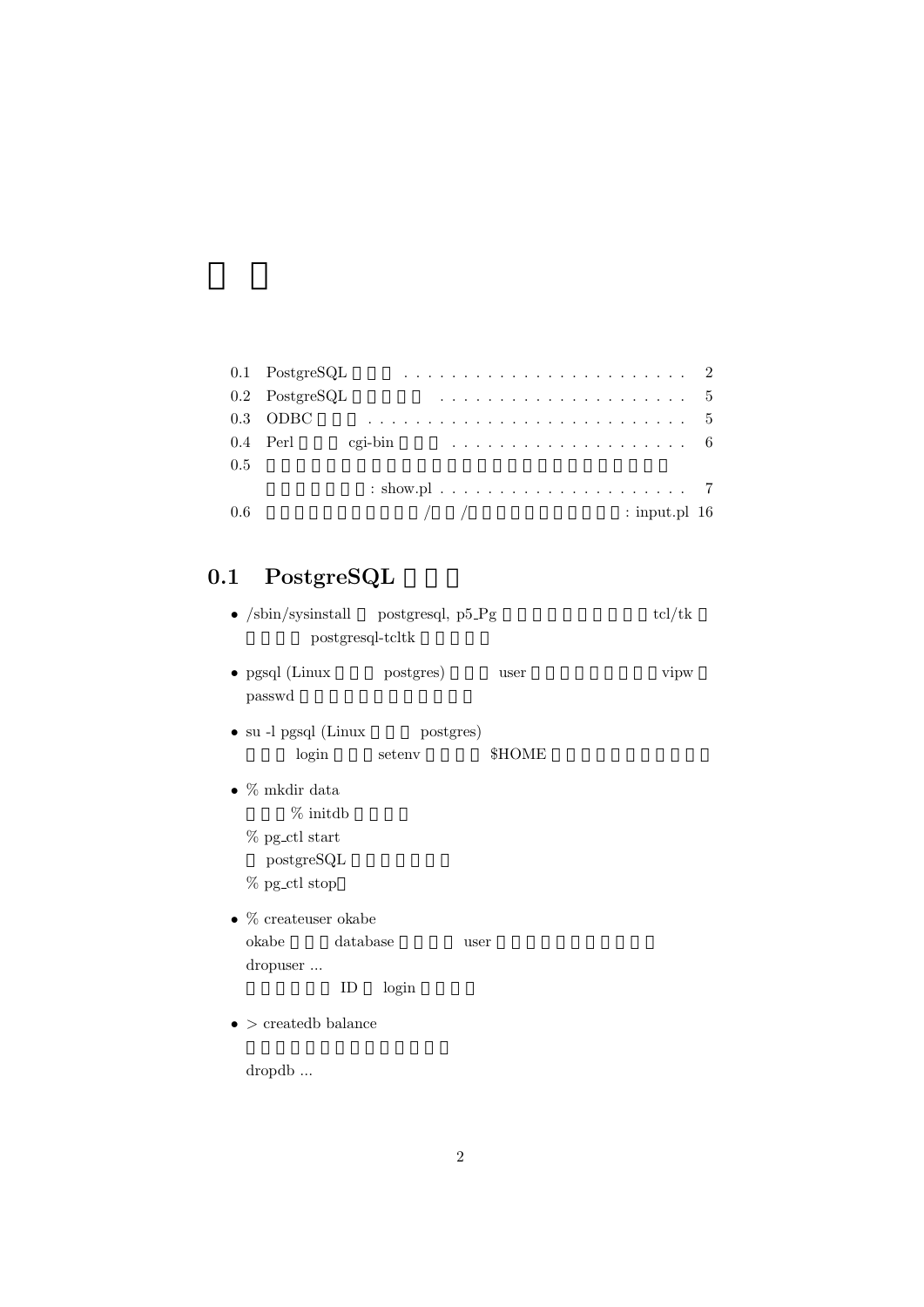*• >* psql balance

 $db \qquad (psql -l \quad query)$ 

•  $=\#$  create table titles (key char(2), title text, type char(2));

key title type

/  $(r/i)$  /  $(d/c)$  $=\text{#}$  create table i2003 (credit char(2), amount int, debit char(2), remarks text);

credit debit

 $=\text{\#}$  create table f2003 (credit char(2), amount int, debit char(2), cash char, date date, remarks text);

| credit debit | cash |       |  |
|--------------|------|-------|--|
|              |      | (c/n) |  |
|              |      |       |  |

*•* =*>* insert into i2003 values (10,52000,10,);  $TAB$ 

=*>* copy i2003 from '/usr/home/okabe/i2003.txt'

copy i2003 to ...;

• *•*  $\mathbf{r}$ =*>* grant all on i1997,f1997,. . . to okabe;

revoke ... on ... from ...;

- select select field $[...]$  from table [where  $]$ ;
	- select field[,...] from (select ...) table\_alias ; from select  $\sum_{n=1}^{\infty}$

select sum(amount) as c\_sum from ... group by credit; c\_sum select field select to the select of the select selection of the selection of the selection of the selection of the selection of the selection of the selection of the selection of the selection of the selection of the sele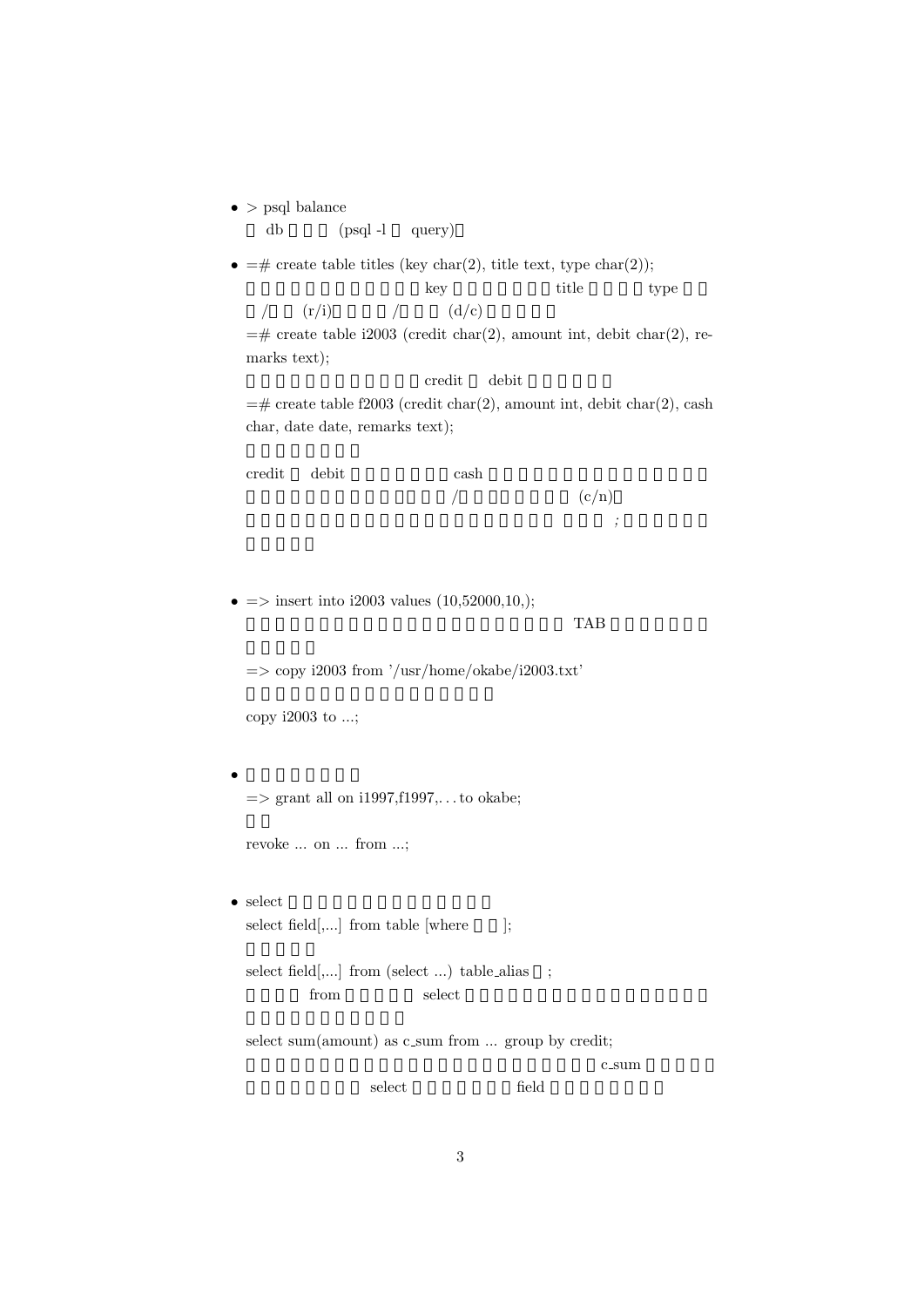select table1 from table2 union;

*•* テーブルの結合を覚える。

select table1 full outer join table2 using(key); key amount amount and  $\lambda$ 

• select table1 join titles using(key);

```
\#select * from (
       \#select * from (
        \#select debit as key,sum(amount) as d_sum from (
          # 期首と
          select debit,amount from $tbl_i union
            \#select debit,amount from $tbl_f
        ) d group by debit
      ) ds full outer join (
        \#select credit as key,sum(amount) as c_sum from (
          #select credit,amount from $tbl_i union
            \#select credit,amount from $tbl_f
        ) c group by credit
      ) cs using(key)
     )t join titles using(key);
\bullet database
```
pg dump *>* temp temp psql script file % dropdb balance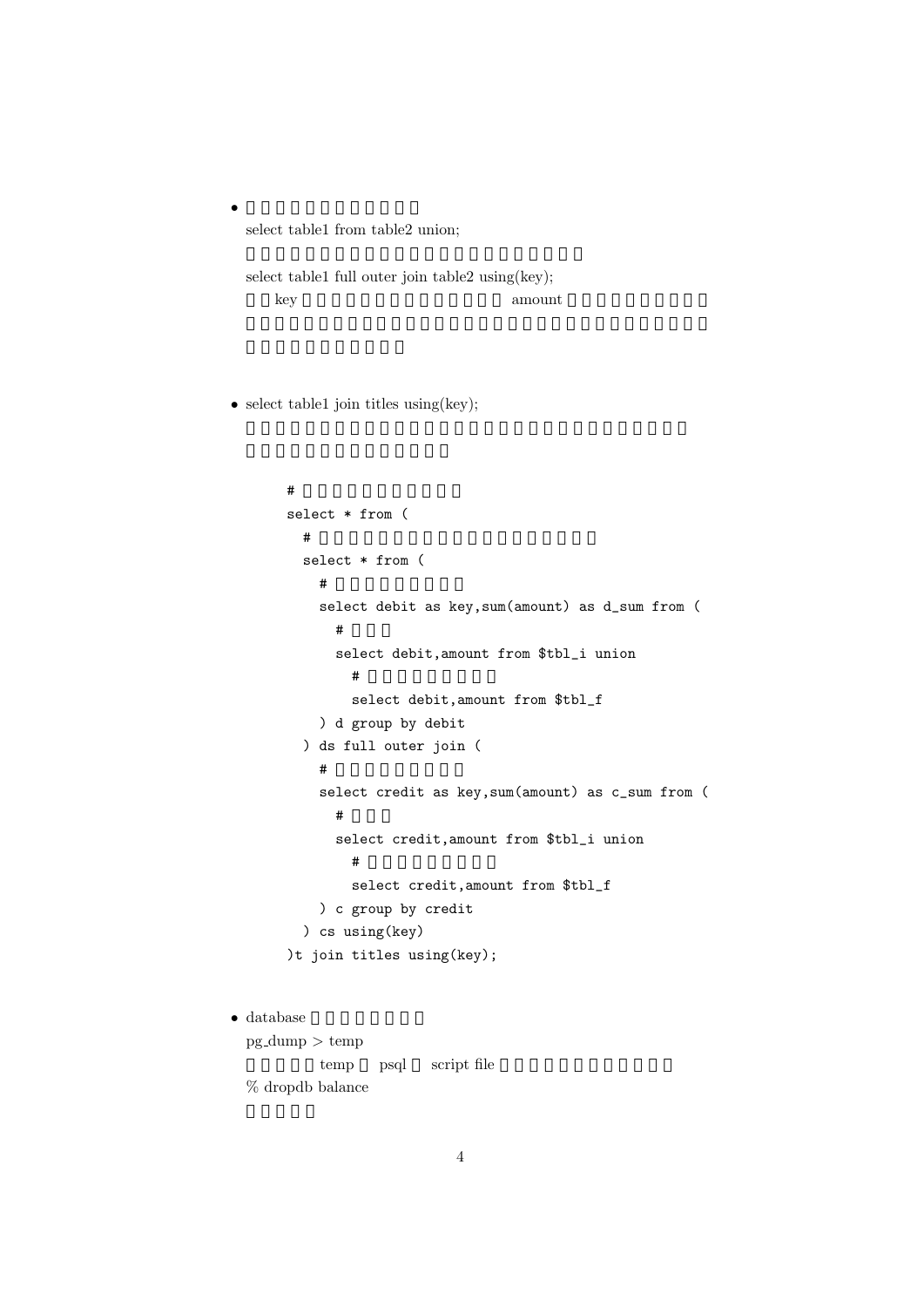psql -e balance *<* temp

```
temp script file
```
## 0.2 PostgreSQL

- /data pg\_hba.conf  $\mathrm{crypt}$ local all trust host all 127.0.0.1 255.255.255.255 crypt host balance TP 255.255.255.192 crypt •  $\%$  pg\_ctl -o "-i" restart (pg\_ctl stop; postmaster -i  $\&$  ) -i IP access • telnet localhost postgresql ( $5432$ ) postmaster • psql alter user okabe with password "xxx"; password *•* psql -h localhost balance OK *client*
- psql -h server name balance

#### 0.3 ODBC

- ODBC host pg\_hba.conf crypt password trust local local  $\alpha$
- /stand/sysinstall postgresql-odbc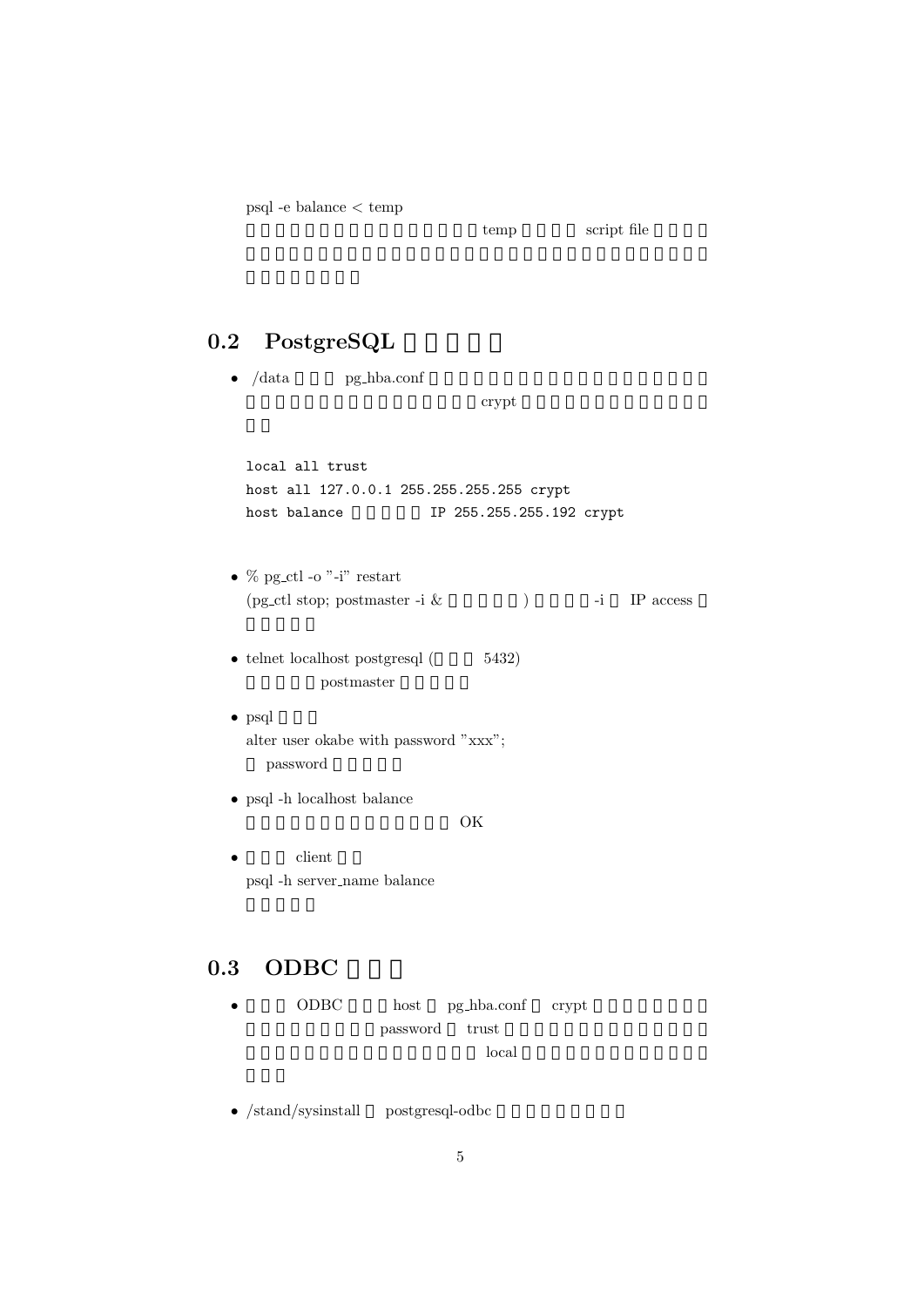- postmaster
- $\bullet$  Google  $\quad$  "odbc postgreSQL windows" ( $\quad\quad$  ) ODBC driver download  $\quad$  windows download
- XL  $\qquad \qquad \qquad$ /  $(ODBC)/$  DSN PostgreSQL ReadOnly
- Excel  $\qquad$  /  $\qquad$
- Access  $\sqrt{ }$  $\sqrt{2\pi}$ PostgreSQL

# 0.4 Perl cgi-bin

- % createuser www (cgi  $\longrightarrow$  ) www database user
- $\bullet$  =*i* grant select, insert, update, delete on i2003, f2003 to www;
- perl Web  $\bullet$

cgi-bin

- **param example param example of cgi**  $\alpha$  $name('op')$  param('op')
- *•* param('op')  $\mathcal{L}_{\mathcal{A}}$  $)$ どのページへ行きたい*: •* 岡部のホームページ

 $\frac{1}{2}$ okabe(at)u-air. ac. jp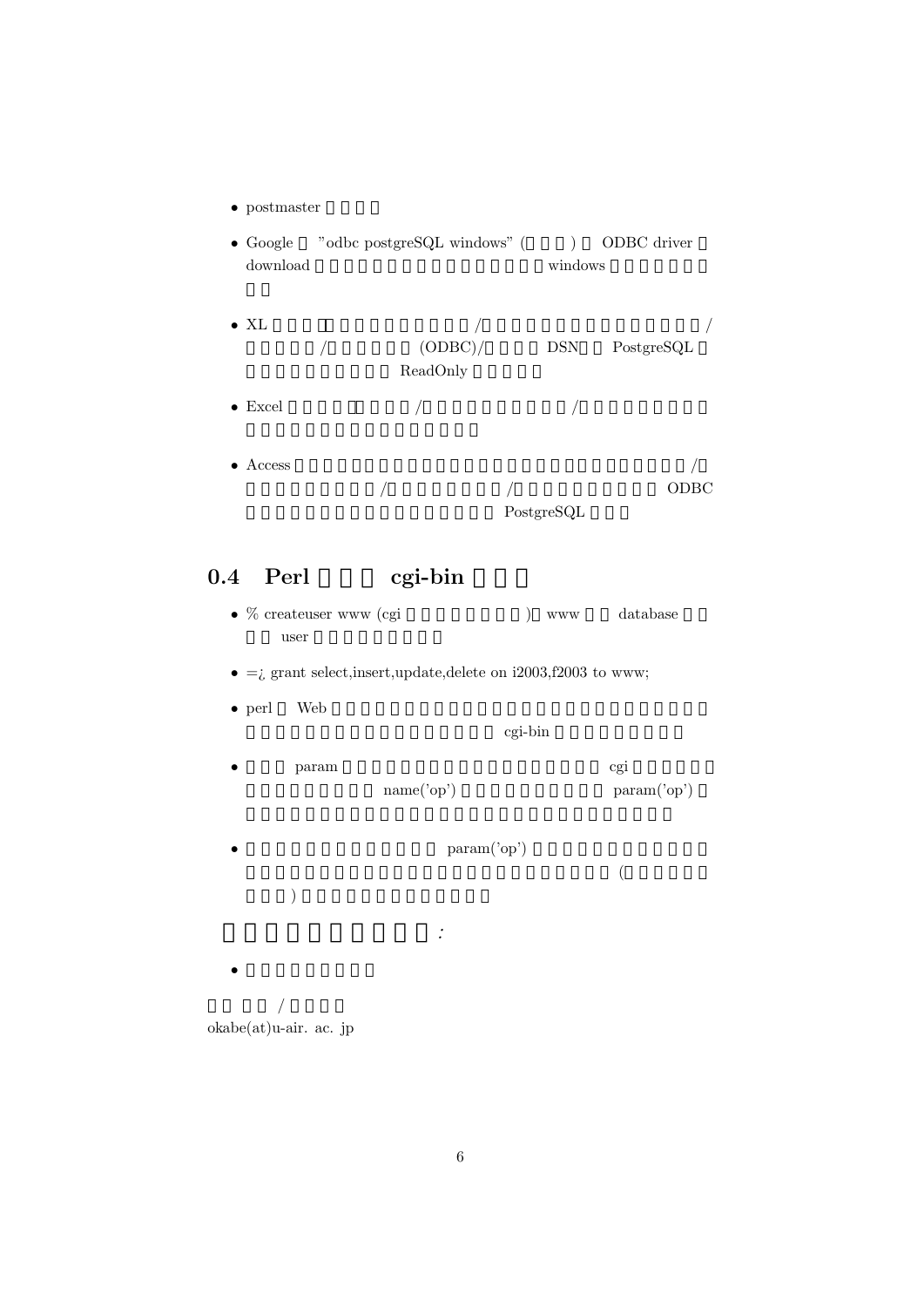```
0.5
```

```
: show.pl
```

```
#! /usr/bin/perl -w
use CGI;
use Pg;
use CGI::Carp qw(fatalsToBrowser);
use CGI qw/:standard/;
use strict;
my $db = 'balance';
# get key table
my ($tbl_i, $tbl_f, %titles, $qstr, $res, $n);
my $conn = Pg::connectdb("user=www dbname = $db");
if ($conn->status ne PGRES_CONNECTION_OK) {
    print "Cannot connect to database $db: $conn->errorMessage";
    exit;
}
$tbl_i = 'titles';
\text{\$qstr = "select * from $thl_i; ";}if (&submit_sql()) {
    for (my i = 0; i < \nn; i + 1) {
my $key = $res->getvalue($i, 0);
$titles{$key} = $res->getvalue($i, 1);
    }
}
print header;
print start_html(-title=>"Settlement",
       -meta=>{'Content-Type'=>'text/html; charset=x-euc-jp'}
       ),"\n\overline{\phantom{a}}";
print h2(' \t''), "\ln";
# select year and output-sheet
my @years = ('1997','1998','1999','2000','2001','2002','2003');
my $year;
my @sheets = (' ' ', ' ' ', ' ' ', ' ' , '損益計算書');
```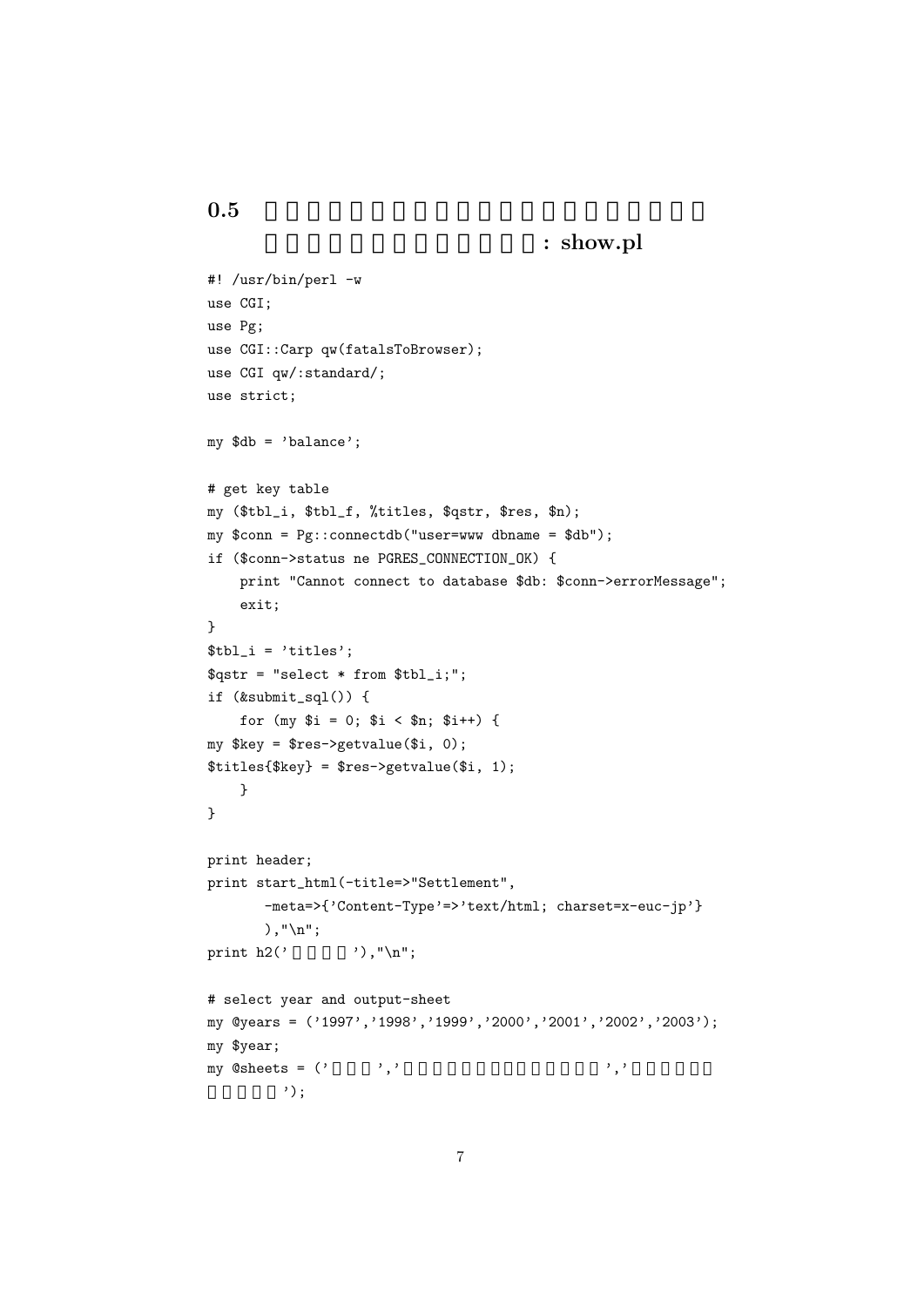```
my $sheet;
print
    start_form(),
    \qquad \qquad \qquadpopup_menu(-name=>'year',-values=>\@years,-defaults=>$years[$#years]),
    popup_menu(-name=>'sheet',-values=>\@sheets,-defaults=>$sheets[$#sheets]),
    submit(' '), br(),end_{form}(), "\n";if (!($year = param('year'))) {$year = $years[$#years];}
$tbl_i = 'i'.$year;$tbl_f = 'f'.$year;if (!($sheet = param('sheet'))) $sheet = $sheet[$$];
my ($i, $amount, $debit, $credit, $profit);
# print journal
if ($sheet eq' ) {
    print h3' '),"\n";
    print "<table border>\n";
    print "<tr><td colspan=3>&nbsp;</td>
<td colspan=4 align=center>
</td><td>>>>> </td></td></td></tr>\n";
    printf("<tr><td>%s</td><td>%s</td><td>%s</td>
<td>%s</td><td>%s</td><td>%s</td><td>%s</td><td>%s</td></tr><h<br/>\,'No.',' ',' ',
   \qquad \qquad ,\qquad \qquad ,\qquad \qquad ,\qquad \qquad ,\qquad \qquad ,\qquad \qquad ,\, \text{'}\, \text{cash'})\,;$qstr = "select oid,* from $tbl_f;";
    if (&submit_sql()) {
$debit = 0;for ($i = 0; $i < $n; $i++) {
    \text{\$amount} = \text{\$res-|getvalue}(\$i,2);$debit += $amount;
    printf("<tr><td>%s</td><td>%s</td><td>%s</td>
<td>%s</td><td align=right>%s</td>
<td>%s</td><td align=right>%s</td>
<td>%s</td></tr>\n",
   $res->getvalue($i,0),
   $res->getvalue($i,5),&chksp($res->getvalue($i,6)),
   &chksp($titles{$res->getvalue($i,1)}),$amount,
   &chksp($titles{$res->getvalue($i,3)}),$amount,
```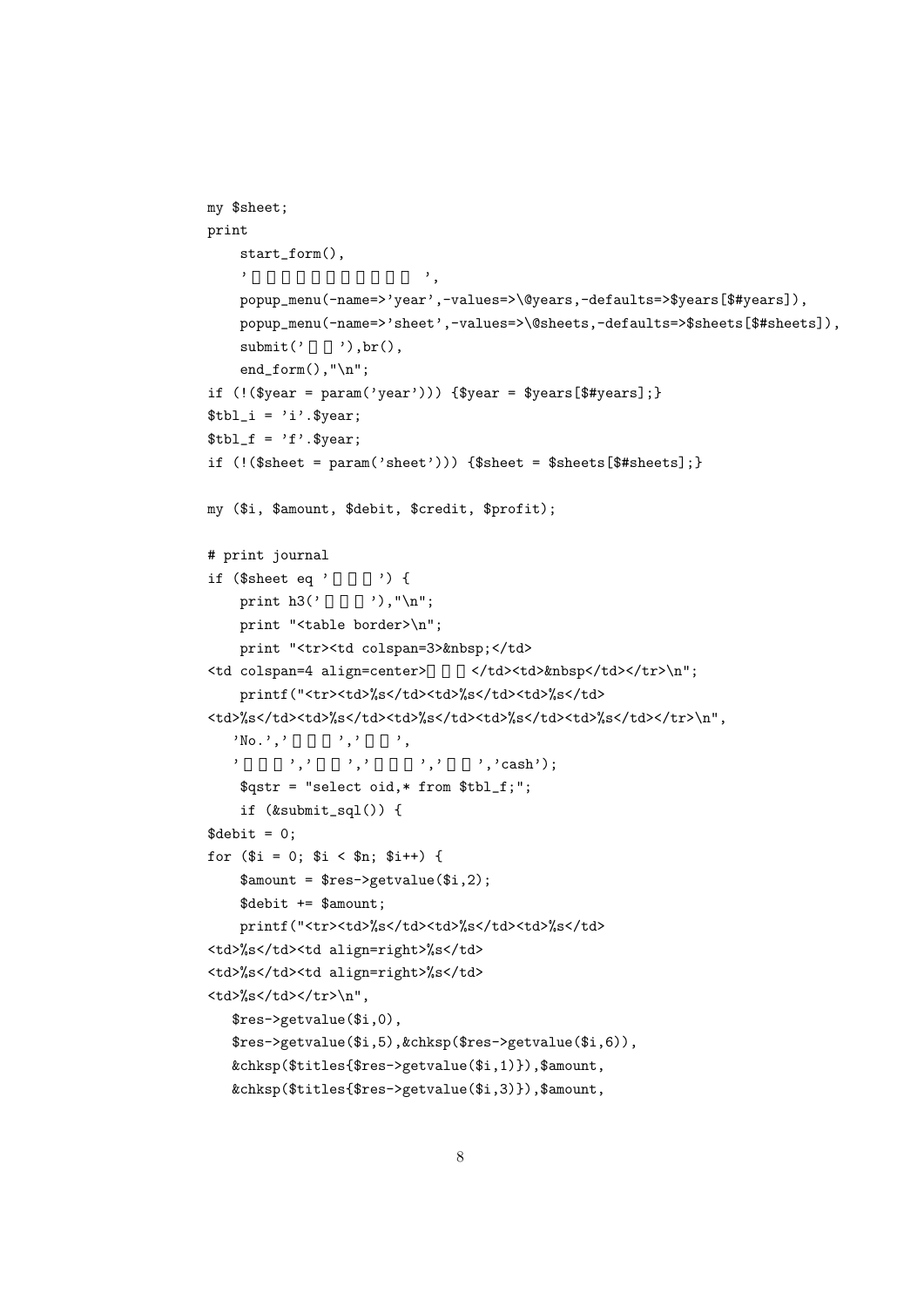```
$res->getvalue($i,4));
}
printf("<tr><td>%s</td><td>%s</td><td>%s</td>
     <td>%s</td><td align=right>%s</td>
     <td>%s</td><td align=right>%s</td><td>%s</td></tr>\n",
         ' ',' ',' ',
         ' To ',$debit,' From ',$debit,' ');
     }
    print "</table>\n";
}
#print flow statement (F/S)
if ($sheet eq ' ) {
     print h3(' \qquad \qquad'),"\n";
     print "<table border>\n";
     print "<tr><td></td>
<td colspan=4 align=center><br>\langle \frac{\dagger}{\dagger} \frac{\dagger}{\dagger} \frac{\dagger}{\dagger} \frac{\dagger}{\dagger} \frac{\dagger}{\dagger} \frac{\dagger}{\dagger} \frac{\dagger}{\dagger} \frac{\dagger}{\dagger} \frac{\dagger}{\dagger} \frac{\dagger}{\dagger} \frac{\dagger}{\dagger} \frac{\dagger}{\dagger} \frac{\dagger}{\dagger} \frac{\dagger}{\dagger} \frac{\dagger}{\dagger} \frac{\dagger}{\dagger} \frac{\dagger}{\dagger} \frac{\dagger}{\dagger} \frac{\dagger}{\dagger} \printf("<tr><td>%s</td><td>%s</td><td align=right>%s</td>
<td>%s</td><td align=right>%s</td><td>%s</td></tr>\n",
    'N<sub>0</sub>.',' ',',',',',',',',',';
     $qstr ="select oid,* from $tbl_i;";
     if (&submit_sql()) {
my ($d_key, $c_key);
$debit = 0;for (my i = 0; i < \text{sn}; i + 1) {
     \text{\$amount} = \text{\$res-|getvalue}(\$i,2);d_{key} =res->getvalue((i, 1);
     $c_key = $res->getvalue($i,3);
     if ($d_key !~ /^0/ && $amount) {
printf("<tr><td>%s</td><td>%s</td><td align=right>%s</td>
     <td>%s</td><td align=right>%s</td><td>%s</td>\n",
   $res->getvalue($i,0),$titles{$d_key},$amount,
    ' ',' ',&chksp($res->getvalue($i,4)));
$debit += $amount;
     }
     if ($c_key !~ /^0/ && $amount) {
printf("<tr><td>%s</td><td>%s</td><td align=right>%s</td>
     <td>%s</td><td align=right>%s</td><td>%s</td>\n",
```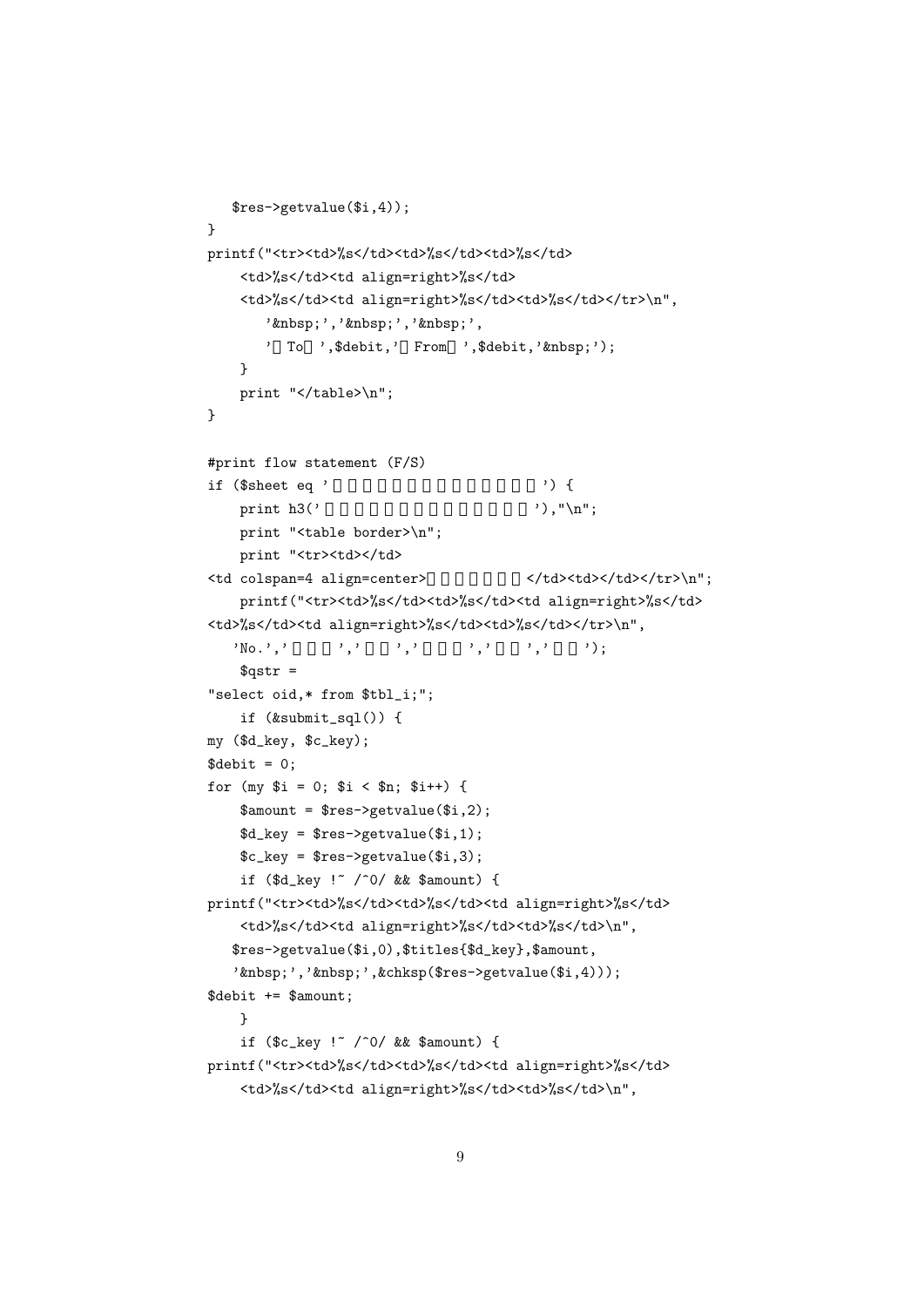```
$res->getvalue($i,0),' knbsp;',' knbsp;',
  $titles{$c_key},$amount,&chksp($res->getvalue($i,4)));
$credit += $amount;
   }
}
if ($debit != $credit) {print "<p>Unbalanced!</p>\n";}
$profit = $debit - $credit;if ($profit) {
    $credit += $profit;
   printf("<tr><td>%s</td><td align=right>%s</td>
<td>%s</td><td align=right>%s</td></tr>\n",
   ' knbsp;',' knbsp;','* * (kchksp($profit));
}
if ($debit != $credit) {print "<p>Unbalanced!</p>\n";}
printf("<tr><td>%s</td>
    <td>%s</td><td align=right>%s</td>
   <td>%s</td><td align=right>%s</td><td>%s</td></tr>\n",
       ' ',' ',$debit,' ',$debit,' anbsp;');
   }
   print "<tr><td></td></tr>\n";
   print "<tr><td></td>
<td colspan=4 align=center> (cash)</td></tr>\n";
   printf("<tr><td>%s</td><td>%s</td><td align=right>%s</td>
<td>%s</td><td align=right>%s</td></tr>\n",
  '',' 左借方',' 金額',' 右貸方',' 金額');
   $qstr =
"select * from (
   select * from (
select debit as key, sum(amount) as dsum from (
    select * from $tbl_f where cash != 'n'
)dc group by debit
   )d full outer join (
    select credit as key, sum(amount) as csum from (
   select * from $tbl_f where cash != 'n'
)cc group by credit
    )c using(key)
)t join titles using(key);";
   if (&submit_sql()) {
$debit = $credit = 0;
```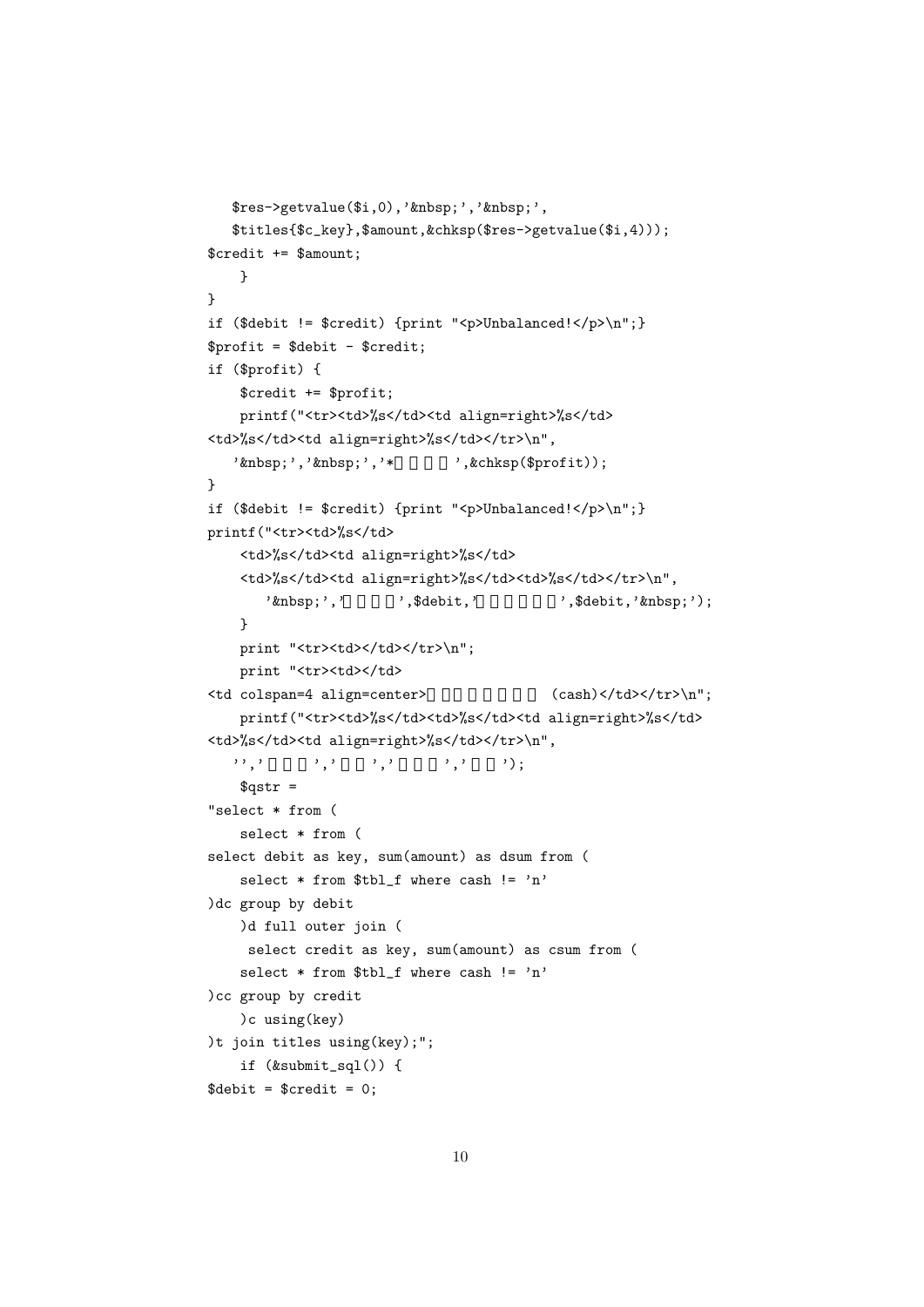```
for ($i = 0; $i < $n; $i++) {
    if ($res->getvalue($i,4) eq 'rd') {
\text{R}amount = \text{Fes-}etvalue($i,1)-\text{Fres-}etvalue($i,2);
if ($amount) {
    $debit += $amount;
    printf("<tr><td>%s</td><td>%s</td><td align=right>%s</td>
<td>%s</td><td>%s</td></tr>\n",
   '',$res->getvalue($i,3),&chksp($amount),
   ' ',' ');
}
    } elsif ($res->getvalue($i,4) eq 'rc') {
\text{R}amount = \text{Fes}->getvalue(i, 2)-\text{Fres}->getvalue(i, 1);
if ($amount) {
    $credit += $amount;
    printf("<tr><td>%s</td><td>%s</td><td>%s</td>
<td>%s</td><td align=right>%s</td></tr>\n",
   ''',' knbsp;','knbsp;',
   $res->getvalue($i,3),&chksp($amount));
}
    } elsif ($res->getvalue($i,4) eq 'ic') {
$amount = $res->getvalue($i,2)-$res->getvalue($i,1);
if ($amount) {
    $credit += $amount;
    printf("<tr><td>%s</td><td>%s</td><td>%s</td>
<td>%s</td><td align=right>%s</td></tr>\n",
   ''',' knbsp;',' knbsp;',
   $res->getvalue($i,3),&chksp($amount));
}
    } elsif ($res->getvalue($i,4) eq 'id') {
$amount = $res->getvalue($i,1)-$res->getvalue($i,2);
if ($amount) {
    $debit += $amount;
    printf("<tr><td>%s</td><td>%s</td><td align=right>%s</td>
<td>%s</td><td>%s</td></tr>\n",
   '',$res->getvalue($i,3),&chksp($amount),
   ' ',' ');
}
    }
}
```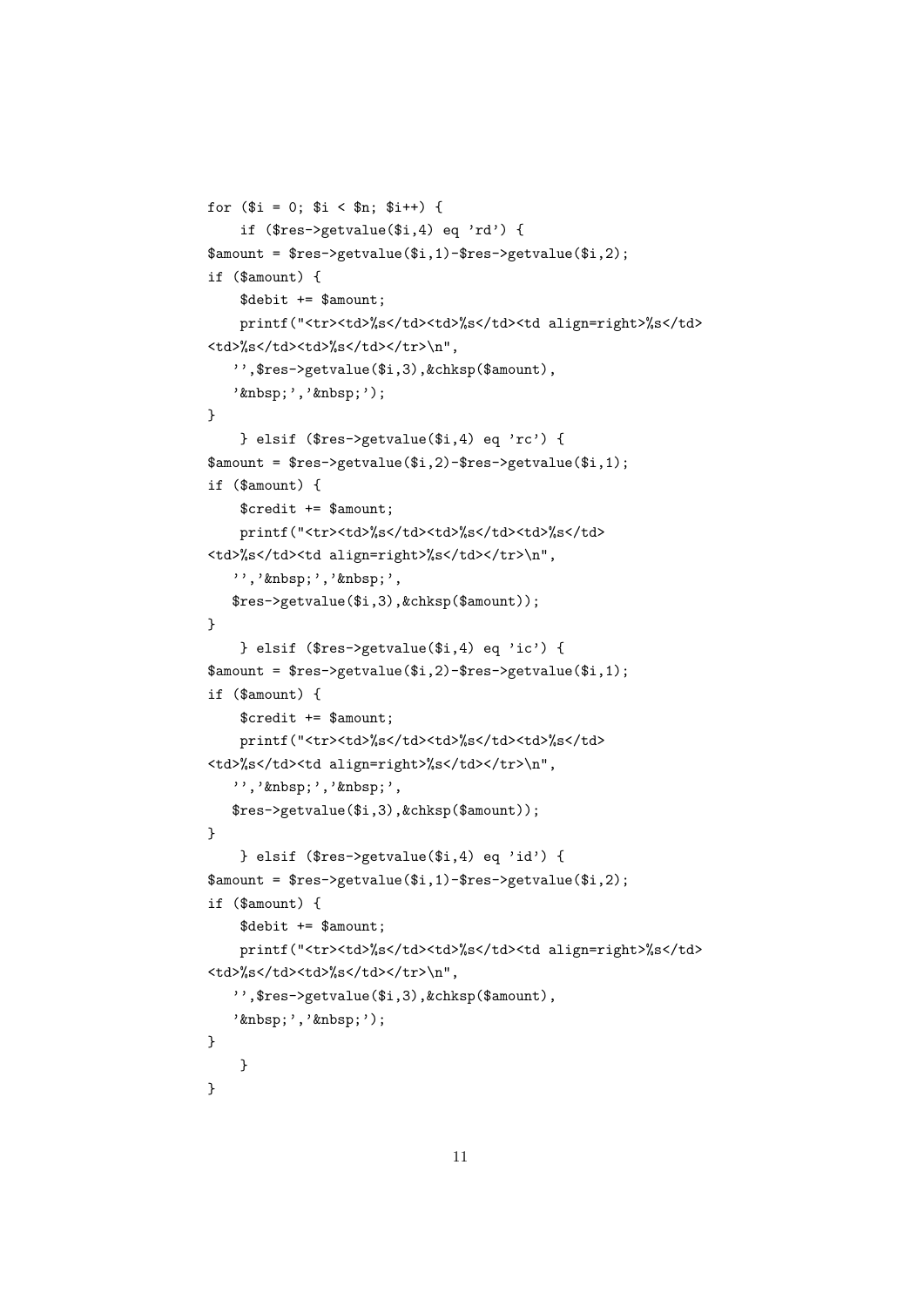```
if ($debit != $credit) {print "<p>Unbalanced!</p>\n";}
printf("<tr><td>%s</td><td>%s</td><td align=right>%s</td>
    <td>%s</td><td align=right>%s</td></tr>\n",
       '',' To ',&chksp($debit),' From ',&chksp($credit));
   }
   print "<tr></tr>\n";
   print "<tr><td></td>
\lt td colspan=4 align=center>
(non-cash)\lt td>\lt td\lt t\lt tr\gt\n";
   printf("<tr><td>%s</td><td>%s</td><td align=right>%s</td>
<td>%s</td><td align=right>%s</td></tr>\n",
   '',' 左借方',' 金額',' 右貸方',' 金額');
    $astr ="select * from (
    select * from (
select debit as key, sum(amount) as dsum from (
    select * from tbl_f where cash = 'n'
)dc group by debit
   )d full outer join (
     select credit as key, sum(amount) as csum from (
    select * from tbl_f where cash = 'n'
)cc group by credit
    )c using(key)
)t join titles using(key);";
    if (&submit_sql()) {
$debit = $credit = 0;for ($i = 0; $i < $n; $i++) {
    if ($res->getvalue($i,4) eq 'rd') {
$amount = $res->getvalue($i,1)-$res->getvalue($i,2);
if ($amount) {
    $debit += $amount;
   printf("<tr><td>%s</td><td>%s</td><td align=right>%s</td>
<td>%s</td><td>%s</td></tr>\n",
   '',$res->getvalue($i,3),&chksp($amount),
   ' ',' ');
}
    } elsif ($res->getvalue($i,4) eq 'rc') {
$amount = $res->getvalue($i,2)-$res->getvalue($i,1);
if ($amount) {
    $credit += $amount;
```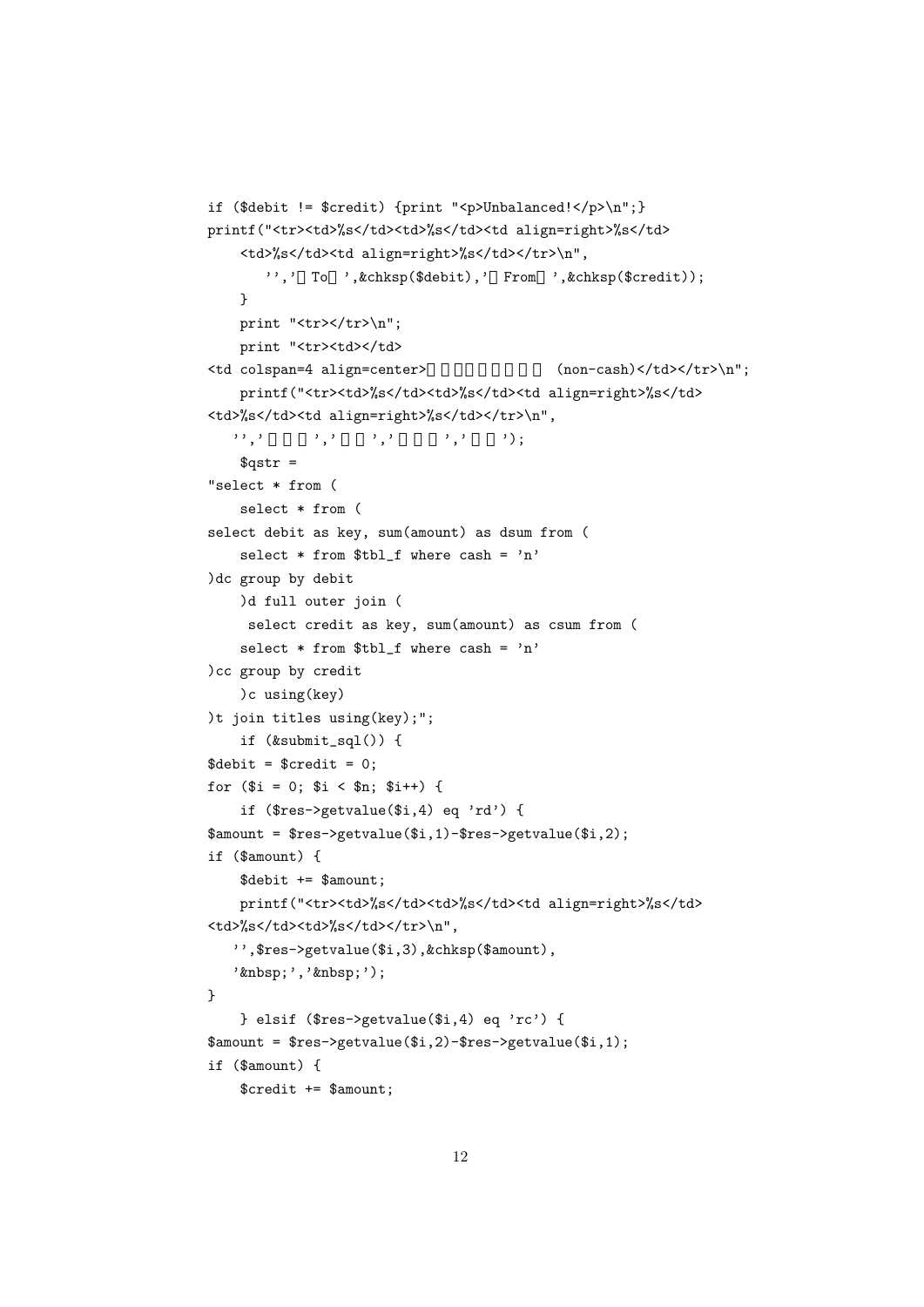```
printf("<tr><td>%s</td><td>%s</td><td>%s</td>
<td>%s</td><td align=right>%s</td></tr>\n",
   '',' ',' ',
  $res->getvalue($i,3),&chksp($amount));
}
    } elsif ($res->getvalue($i,4) eq 'ic') {
$amount = $res->getvalue($i,2)-$res->getvalue($i,1);
if ($amount) {
    $credit += $amount;
   printf("<tr><td>%s</td><td>%s</td><td>%s</td>
<td>%s</td><td align=right>%s</td></tr>\n",
   '','  ','  ',
  $res->getvalue($i,3),&chksp($amount));
}
    } elsif ($res->getvalue($i,4) eq 'id') {
\text{R}amount = \text{Fes-}etvalue($i,1)-\text{Fres-}etvalue($i,2);
if ($amount) {
    $debit += $amount;
   printf("<tr><td>%s</td><td>%s</td><td align=right>%s</td>
<td>%s</td><td>%s</td></tr>\n",
   '',$res->getvalue($i,3),&chksp($amount),
  ' ',' ');
}
   }
}
printf("<tr><td>%s</td><td>%s</td><td align=right>%s</td>
    <td>%s</td><td align=right>%s</td></tr>\n",
      '',' To ',&chksp($debit),' From ',&chksp($credit));
if ($debit != $credit) {print "<p>Unbalanced!</p>\n";}
   }
   print "</table>\n";
}
# print B/S and P/L
if ($sheet eq' ) {
   print h3(' \qquad'),"\n";
   print "<table border>\n";
   $qstr ="select * from (
```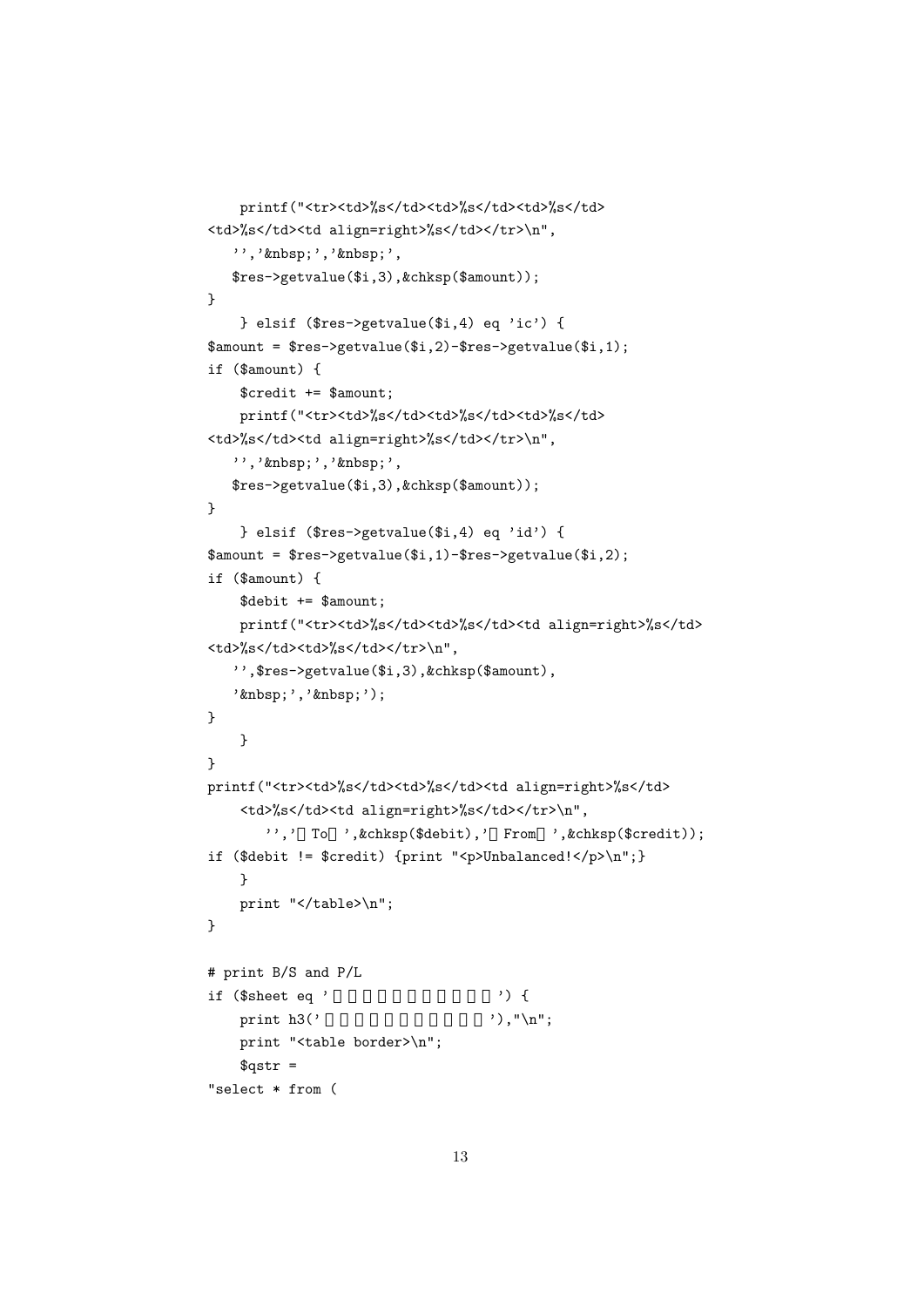```
select * from (
select debit as key,sum(amount) as d_sum from (
     select debit,amount from $tbl_i union all
     select debit,amount from $tbl_f
) d group by debit
     ) ds full outer join (
select credit as key,sum(amount) as c_sum from (
     select credit,amount from $tbl_i union all
     select credit,amount from $tbl_f
) c group by credit
     ) cs using(key)
)t join titles using(key);";
     if (&submit_sql()) {
print "<tr><td colspan=4 align=center> </td></tr>\n";
printf("<tr><td>%s</td><td>%s</td><td>%s</td></td></tr>></tr><h",
                 \qquad \qquad, \qquad \qquad, \qquad \qquad, \qquad \qquad, \qquad \qquad, \qquad \qquad\text{6} \text{6} \text{6} \text{7} \text{7} \text{7} \text{7} \text{7} \text{7} \text{8} \text{7} \text{7} \text{7} \text{8} \text{7} \text{9} \text{10} \text{11} \text{12} \text{13} \text{14} \text{15} \text{16} \text{17} \text{18} \text{19} \textfor ($i = 0; $i < $n; $i++) {
     if ($res->getvalue($i,4) eq 'rd') {
$amount = $res->getvalue($i,1)-$res->getvalue($i,2);
if ($amount) {
     $debit += $amount;
    printf("<tr><td>%s</td><td align=right>%s</td>
<td>%s</td><td align=right>%s</td></tr>\n",
   $res->getvalue($i,3),&chksp($amount),
    ' ',' ');
}
     } elsif ($res->getvalue($i,4) eq 'rc') {
$amount = $res->getvalue($i,2)-$res->getvalue($i,1);
if ($amount) {
     $credit += $amount;
     printf("<tr><td>%s</td><td align=right>%s</td>
<td>%s</td><td align=right>%s</td></tr>\n",
   '  ','  ',
   $res->getvalue($i,3),&chksp($amount));
}
    }
}
$profit = $debit - $credit;
```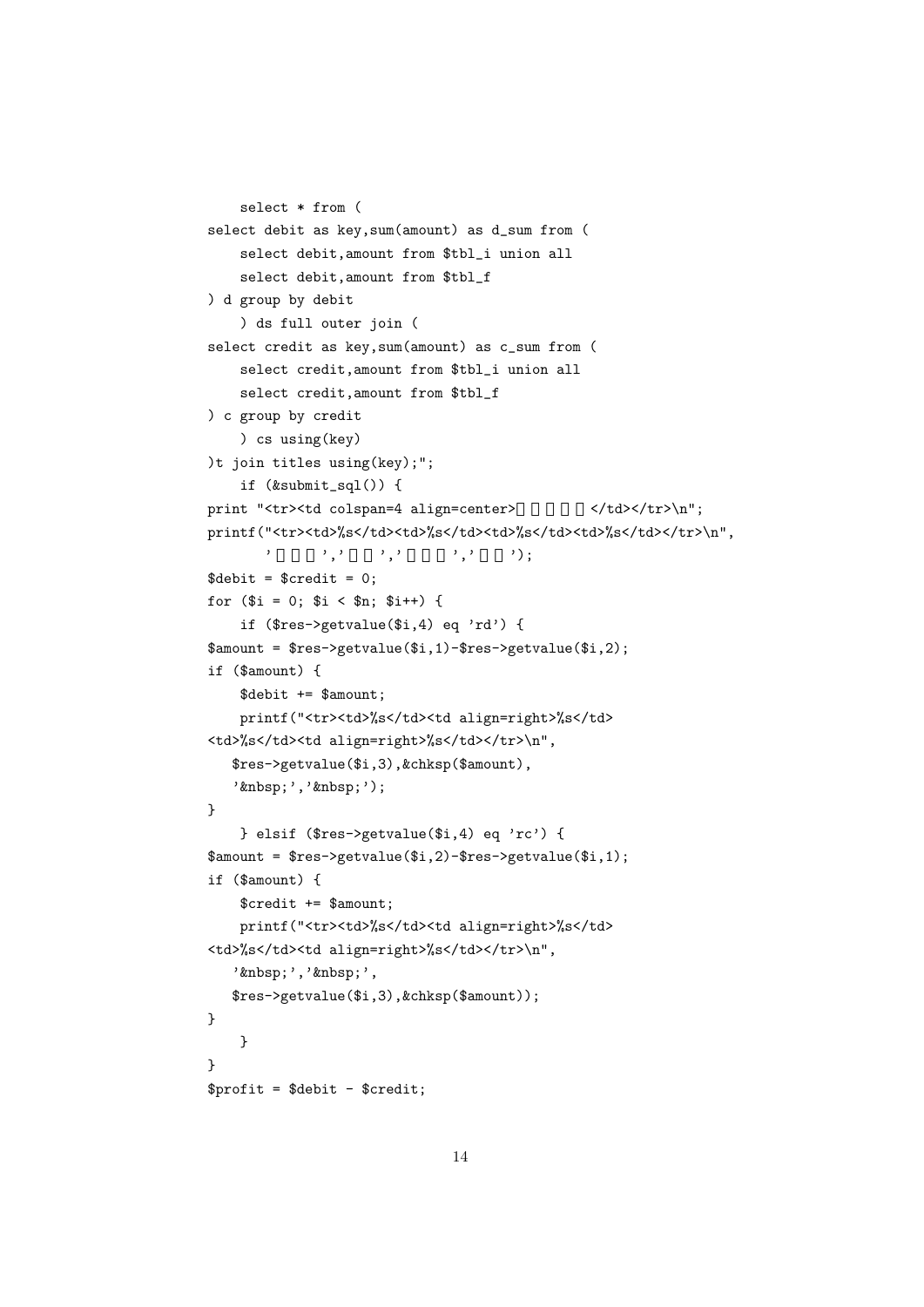```
if ($profit) {
    $credit += $profit;
    printf("<tr><td>%s</td><td align=right>%s</td>
<td>%s</td><td align=right>%s</td></tr>\n",
   '\text{khisp};\text{'},\text{'khisp};\text{'},\text{'*} , \text{kchksp}(\text{foroffit});
}
printf("<tr><td>%s</td><td align=right>%s</td>
    <td>%s</td><td align=right>%s</td></tr>\n",
       \qquad \qquad, $debit,'<br>\qquad \qquad, $credit);
if ($debit != $credit) {print "<p>Unbalanced!</p>\n";}
print "<tr></tr>";
print "<tr><td colspan=4 align=center>
</td></tr></h";
printf("<tr><td>%s</td><td>%s</td><td>%s</td></td></tr>></td></tm></td>%n",
       ' 左借方',' 金額',' 右貸方',' 金額');
\text{\$debit = $credit = 0};for ($i = 0; $i < $n; $i++) {
    if ($res->getvalue($i,4) eq 'ic') {
\text{R}amount = \text{Fes-}etvalue($i,2)-\text{Fres-}etvalue($i,1);
if ($amount) {
    $credit += $amount;
    printf("<tr><td>%s</td><td align=right>%s</td>
<td>%s</td><td align=right>%s</td></tr>\n",
   '  ','  ',
   $res->getvalue($i,3),&chksp($amount));
}
    } elsif ($res->getvalue($i,4) eq 'id') {
$amount = $res->getvalue($i,1)-$res->getvalue($i,2);
if ($amount) {
    $debit += $amount;
    printf("<tr><td>%s</td><td align=right>%s</td>
<td>%s</td><td align=right>%s</td></tr>\n",
   $res->getvalue($i,3),&chksp($amount),
   '  ','  ');
}
    }
}
$profit = $credit - $debit;
if ($profit) {
    $debit += $profit;
```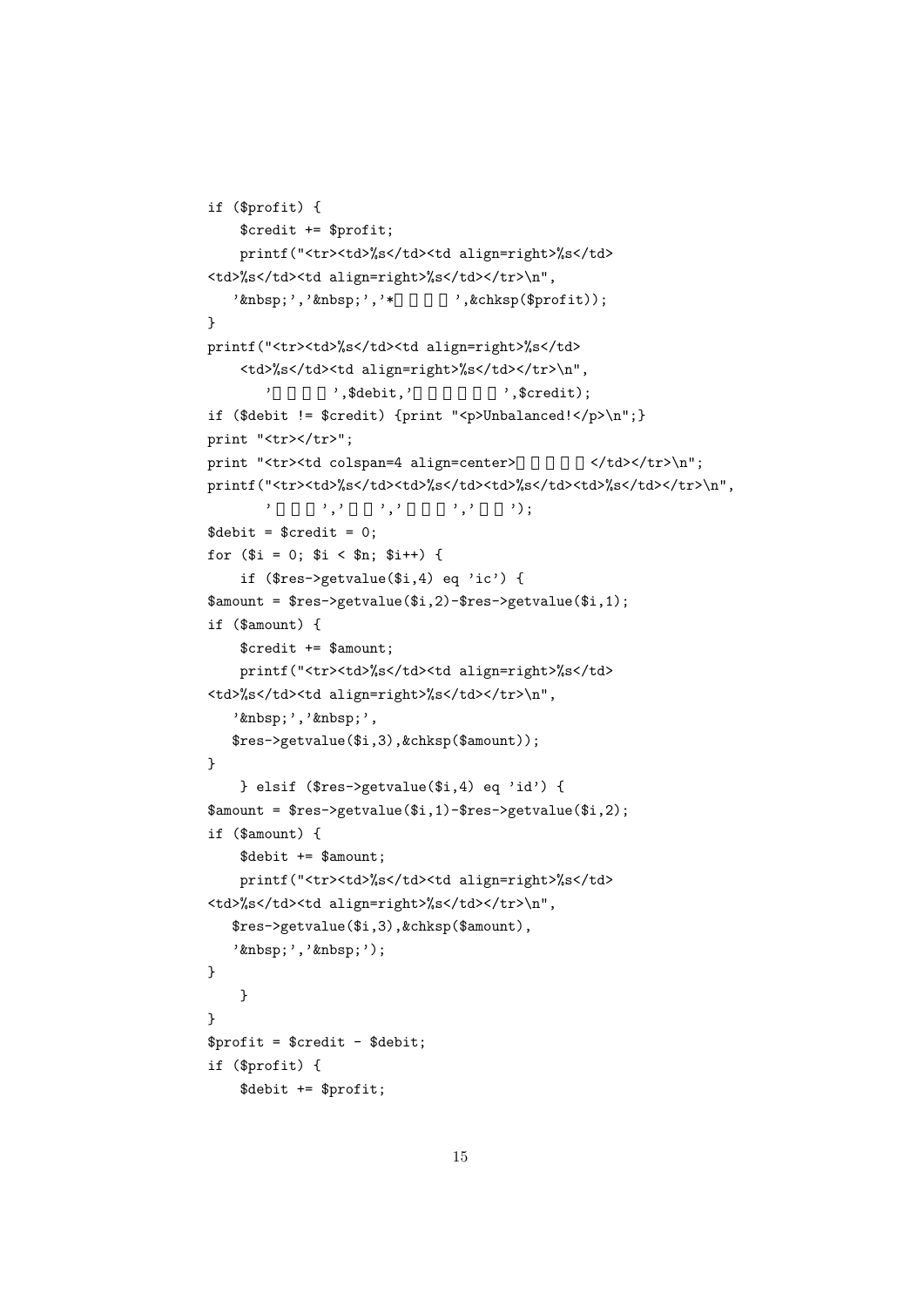```
printf("<tr><td>%s</td><td align=right>%s</td>
<td>%s</td><td align=right>%s</td></tr>\n",
   '*! ,$profit,' ',' ');
}
printf("<tr><td>%s</td><td align=right>%s</td>
  <td>%s</td><td align=right>%s</td></tr>\n",
       ',&chksp($debit),'',&chksp($credit));
if ($debit != $credit) {print "<p>Unbalanced!</p>\n";}
   }
   print "</table>\n";
}
print end_html;
sub submit_sql {
   $res = $conn->exec($qstr);
   if ($res->resultStatus ne PGRES_TUPLES_OK) {
       print "Query failed: $conn->errorMessage\n";
return 0;
   }
   $n = $res->ntuples;
   if ($n == 0) {}print '<p>No record in DB</p>', "\n";
return 0;
   }
   return 1;
}
sub chksp {
   if (\frac{1}{2}[0] eq '') {return ' knbsp;'; }
   return $_[0];
}
```

```
0.6 \qquad / /
```
### : input.pl

```
#! /usr/bin/perl -w
use CGI;
use Pg;
use CGI::Carp qw(fatalsToBrowser);
```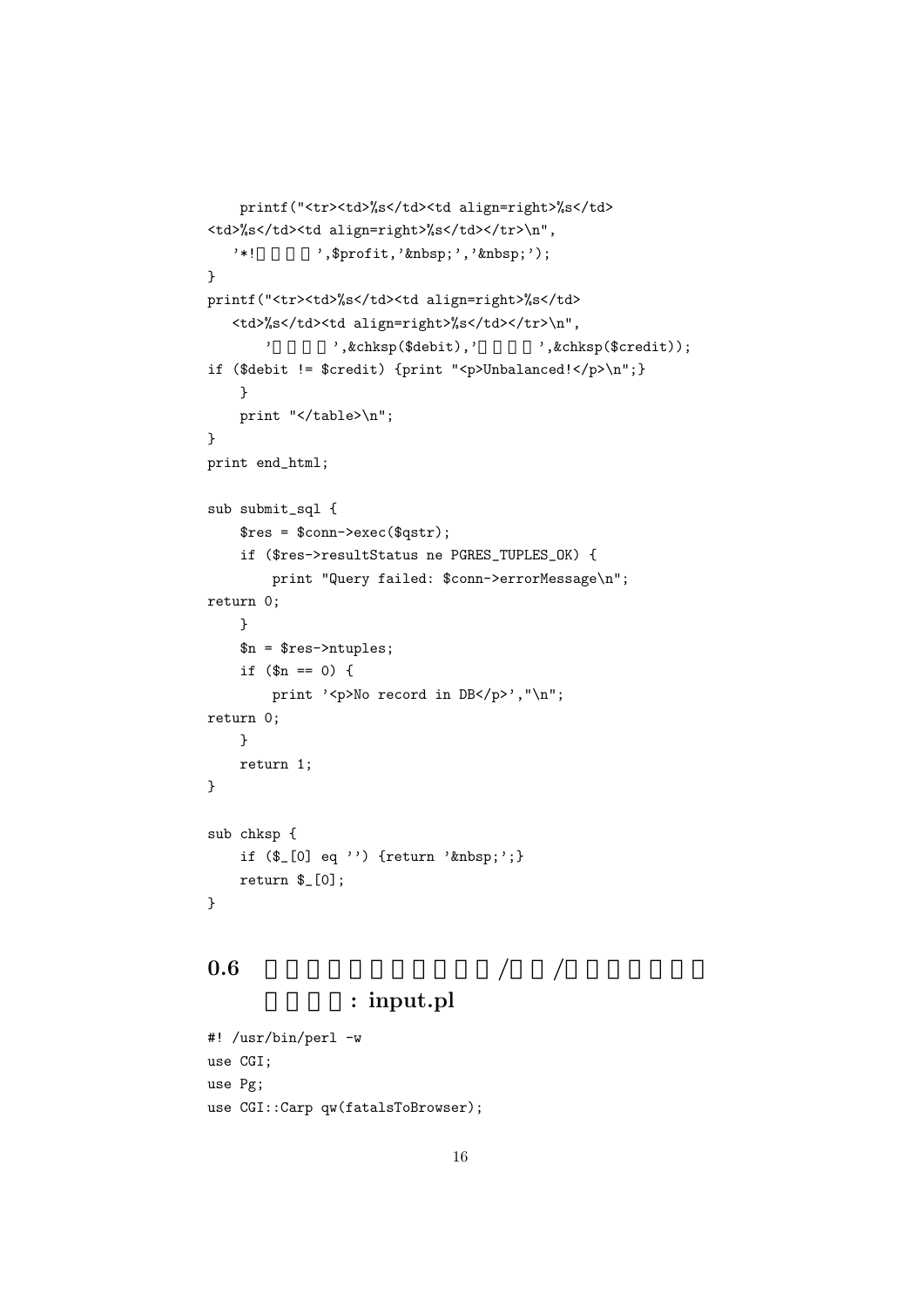```
use CGI qw/:standard/;
use strict;
my $db = 'balance';
my %conn = Py::connectdb("dbname = $db");
if ($conn->status ne PGRES_CONNECTION_OK) {
    print "Cannot connect to database $db: $conn->errorMessage";
    exit;
}
my ($res, $n, $qstr);
print header, start_html(-title=>'Input for Journal',
       -meta=>{'Content-Type'=>'text/html; charset=x-euc-jp'}
       ),"\n\overline{\phantom{a}}";
print h2(' : / / '),"\n";
# get key table from DB: titles
my ($key, $title, $type, $tbl);
my (%keys, %titles, @d_titles, @c_titles);
$tbl = 'titles';
$qstr = "select * from $tbl;";
&submit_sql;
for (my $i = 1; $i < $n; $i++) {
    $key = $res->getvalue($i, 0);
    $title = $res->getvalue($i, 1);
    $type = $res - $getvalue ($i, 2);$titles{$key} = $title;
    $keys{$title} = $key;
    if ($type = \sqrt{r}/ || $type eq 'id') {
@d_titles = (@d_titles, $title);
    }
    if ($type = \sqrt{r}/ || $type eq 'ic') {
@c_titles = (@c_titles, $title);
    }
}
my ($err_i, $err_u, $err_d);
# process after accepting param's
```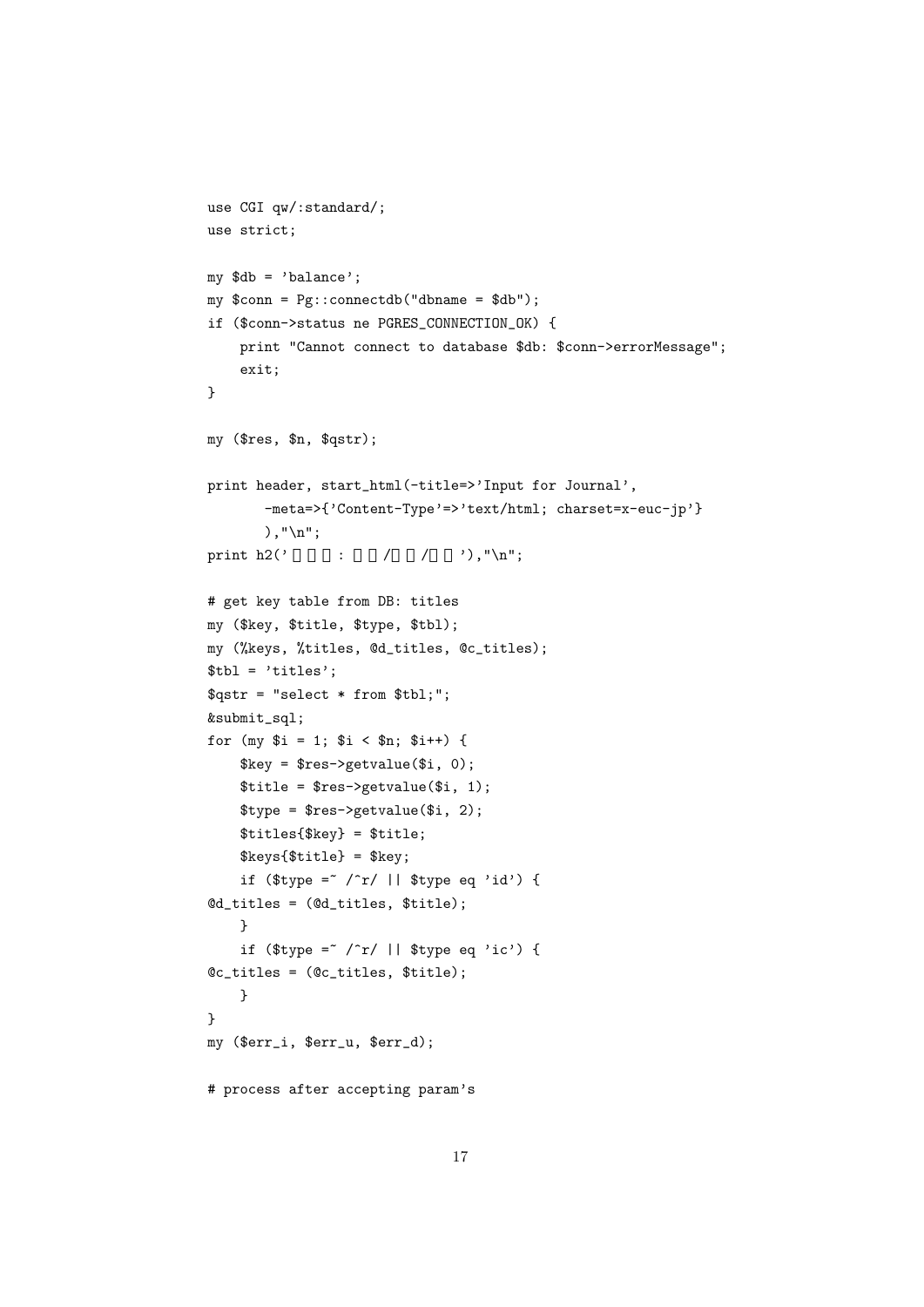```
my ($op, $year);
my ($oid, $debit, $amount, $credit, $cash, $date, $remarks);
if (param('op')) {
    \text{Top} = \text{param('op');}\gamma = \gamma \cdot (\gamma + \gamma);
    $tb1 = 'f'.$year;# insert
    if (\text{Top eq} \rightarrow \text{O}) {
$debit = $keys{param('d_title')};
\text{\$amount = param('amount');}$credit = $keys{param('c_title')};
if ($debit = \degree /^[12]/ || $credit = \degree /^[12]/) {$cash = 'c';}
else \{\text{Scash} = 'n';
\text{6}date = param('date');$remarks = param('remarks');
if ($date && $amount) {
    \text{Serr}_i = \cdots;$qstr = "insert into $tbl values('$debit','$amount','$credit','$cash','$date','$rema
    &submit_sql;
} else {$err_i = ' ' ';}
    }
    # update
    elsif (\text{Top eq} ' '') \{$oid = param('oid');$debit = $keys{param('d_title')};
$amount = param('amount');
$credit = $keys{param('c_title')};
if ($debit = ^{\sim} /^[12]/ || $credit = ^{\sim} /^[12]/) {$cash = 'c';}
else \{\text{Scash} = 'n';
\text{date} = \text{param'}(\text{date'});$remarks = param('remarks');
$qstr = "select oid from $tbl where oid=$oid;";
&submit_sql;
if ($n > 0 && $date && $amount) {
    \text{Serr}_{u} = \cdots;
    \sqrt{\frac{d}{d}} = \sqrt{\frac{d}{d}} set debit='\sqrt{\frac{d}{d}}, amount='\sqrt{\frac{d}{d}} (redit='\frac{d}{d}credit', cash='\frac{d}{d}&submit_sql;
```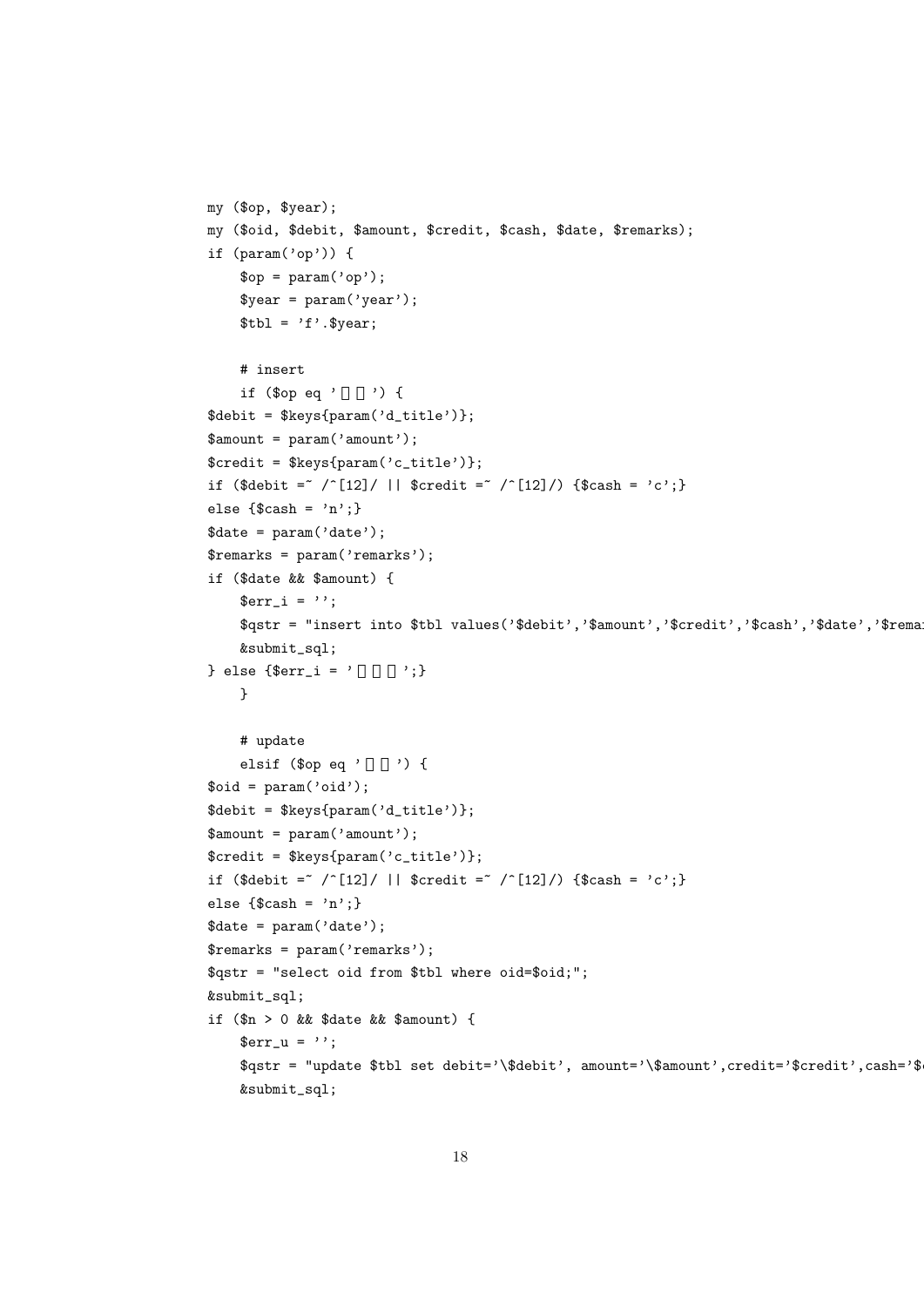```
} else {$err_u = ' ' ';}
   }
   # delete
   elsif ($op eq ' ' ) {
$oid = param('oid');
$qstr = "select oid from $tbl where oid=$oid;";
&submit_sql;
if ($res->ntuples > 0) {
   \text{Serr}_d = \text{''};$qstr = "delete from $tbl where oid=$oid;";
   &submit_sql;
} else {$err_d = ' ' ';}
   }
}
# process making param's
my @years = ('1997','1998','2003');
print
   start_form(),
   p(' \t''),
     popup_menu(-name=>'year', -values=>\@years, -defaults=>$years[$#years])),
   hr, "\n",
   h4(' (, )'),"\n",
   p(' (20030401) ',textfield(-name=>'date', -size=>8, -maxlength=>8),'
 ',
     ', textfield('remarks')), "\n",
   p('
(To)',popup_menu(-name=>'d_title', -values=>\@d_titles),'
  ',
     '
(From) ',popup_menu(-name=>'c_title', -values=>\@c_titles),'
 ',
     ', textfield('amount')), "\n",
   p(\text{submit}(-\text{name}>>'op', -\text{value}>>' \qquad '), " \text{;} \text{err}_i"),hr, "\n\n\",
   h4(' (No. \qquad \qquad (No. \qquad \qquad, )'), "\n",
   p('No. ',textfield(-name=>'oid', -size=>5),' ',
     ' ( 20030401) ',textfield(-name=>'date', -size=>8, -maxlength=>8),'
```